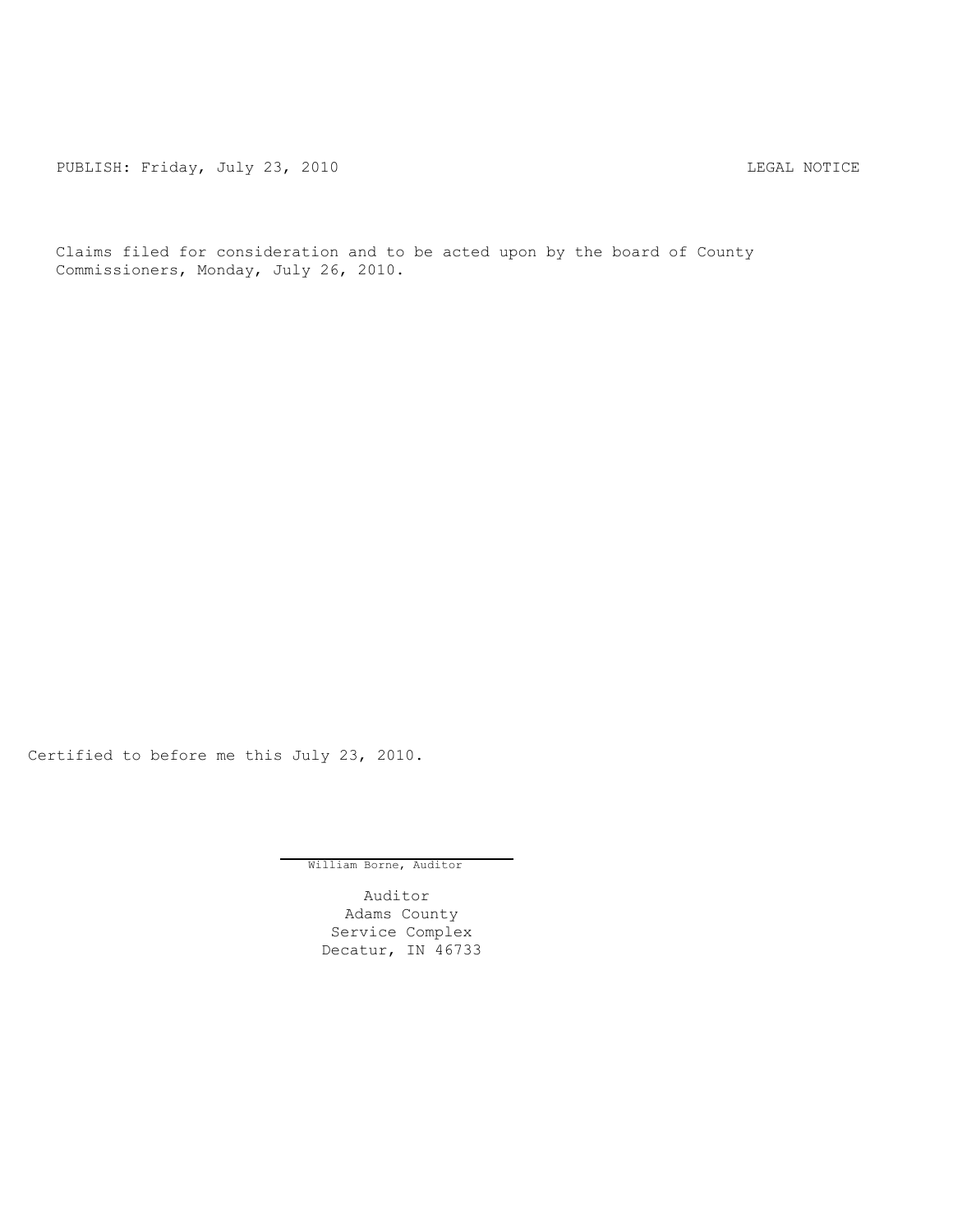

## **Claims Docket for Newspaper Adams County, Indiana**

## For Period: **6/15/2010** to **7/6/2010**

Date Claims to be Paid: **7/26/2010**

*313 W. Jefferson St. Decatur, IN 46733 (219) 724-2600*

| <b>Vendor</b>                    | <b>Amount</b> | <b>Vendor</b>                          | <b>Amount</b> |
|----------------------------------|---------------|----------------------------------------|---------------|
| <b>Adams Memorial Hospital</b>   | 2,173.42      | <b>Adams County Treasurer</b>          | 73,939.34     |
| <b>AIT Laboratories</b>          | 540.00        | Indiana Michigan Power                 | 11,332.02     |
| Arnold Lumber Company            | 60.54         | Berne Ready Mix                        | 110.90        |
| Berne Tri-Weekly News            | 28.89         | Brown, Blair A.                        | 4,780.00      |
| Chet's Pest Control              | 120.00        | Cintas Location #338                   | 92.42         |
| City Of Decatur                  | 1,640.61      | Decatur True Value                     | 102.68        |
| Courtesy Ford, Inc.              | 16.35         | Craigville Telephone Comp              | 119.00        |
| Sigworth, Darrell W.             | 21.12         | Decatur Daily Democrat                 | 166.16        |
| Douglas L. Bauman                | 50.00         | Downing & Glancy Funeral Home          | 100.00        |
| <b>Emergency Radio Service</b>   | 531.60        | Erie Haven                             | 251.01        |
| Fort Wayne Newspapers, In        | 93.60         | Gordon Food Service                    | 6,600.09      |
| Haywood Printing Company         | 190.81        | Hilty Builder Supply                   | 39.95         |
| Hilty Engine Service             | 102.21        | <b>Innovative Concepts</b>             | 7,570.15      |
| Janitors Supply Company          | 526.55        | Franz, Jean                            | 60.72         |
| K-Mart                           | 14.07         | Kiess Electric                         | 157.22        |
| Landis & Sons Drainage           | 73.20         | Legal Directories Publish              | 67.75         |
| Busse, Louise                    | 25.76         | McBride And Son Welding                | 40.66         |
| Meshberger Brothers Stone        | 35,484.17     | Michael Todd And Company               | 516.48        |
| Minds Eye Graphics               | 220.46        | Monroe Water Department                | 116.71        |
| Moser Motor Sales, Inc.          | 54.78         | National Oil And Gas                   | 1,202.11      |
| Nipsco                           | 979.86        | Park Center, Inc.                      | 14.20         |
| Smitley, Ronnie L.               | 50.00         | Roto-Rooter                            | 220.00        |
| <b>Safety Systems</b>            | 1,815.66      | <b>Shell Fleet Plus</b>                | 58.00         |
| <b>Shifferly Dodge</b>           | 636.54        | Sport Form                             | 144.00        |
| St. Joseph Hospital Labor        | 1,221.46      | <b>Stone-Street Quarries</b>           | 167.50        |
| Print Shop                       | 1,184.84      | Top Supply Company                     | 289.64        |
| <b>Tractor Supply Company</b>    | 34.99         | U.S. Postmaster                        | 541.00        |
| Underground Pipe & Valve,        | 2,734.81      | Wal-Mart / GEMB                        | 227.15        |
| Welder Services, Inc.            | 44.40         | D & D Auto Repair                      | 459.56        |
| Burry, Herman, Miller, Brown     | 9,791.97      | Swiss City Veterinary                  | 310.00        |
| Ikon Office Solutions            | 10,317.00     | CenturyLink                            | 111.71        |
| Bioject, Inc.                    | 1,086.60      | <b>Bit Mat Products</b>                | 7,984.16      |
| Patrick Norton                   | 199.97        | Paul Norr                              | 50.00         |
| Judith E. Affolder               | 42.80         | Angie White                            | 8.36          |
| Scott Wagner, Md                 | 1,600.00      | Waste Management                       | 175.89        |
| <b>B</b> Secure Alarm Systems    | 142.65        | Don Myers Plumbing                     | 4,089.90      |
| Bob's Locksmith Shop             | 168.85        | C & P Machine                          | 165.57        |
| Zurcher Tire, Inc.               | 705.86        | Tom Magnan/Special Needs               | 825.16        |
| Kristina Buckner                 | 19.36         | Benicomp, Inc                          | 57,544.64     |
| Alcopro                          | 150.00        | Norlab, Inc.                           | 206.60        |
| Harvest Land Co-op               | 669.69        | Wal-Mart                               | 14.72         |
| <b>Adams County Truck Repair</b> | 883.09        | Advanced Imaging Solutions, Inc.       | 1,321.60      |
| J. Marlene Ebert                 | 19.75         | Treasurer, State of Indiana            | 3,609.00      |
| <b>Fastenal Company</b>          | 99.26         | Thomas R Krueckeberg                   | 46.00         |
| Adams County Sheriff             | 204.00        | Harvest Land Co-op                     | 678.75        |
| VoMac Trucks Sales & Service     | 125.90        | Michael G. Werling                     | 360.00        |
| Troyer's                         | 2,480.42      | Clinical & Forensic Psychological Ser. | 1,624.94      |
| Powerphone, Inc.                 | 209.00        | Randy Colclasure                       | 50.00         |

Submitted to The State Board of Accounts for Approval Page 1 of 2 7/20/2010